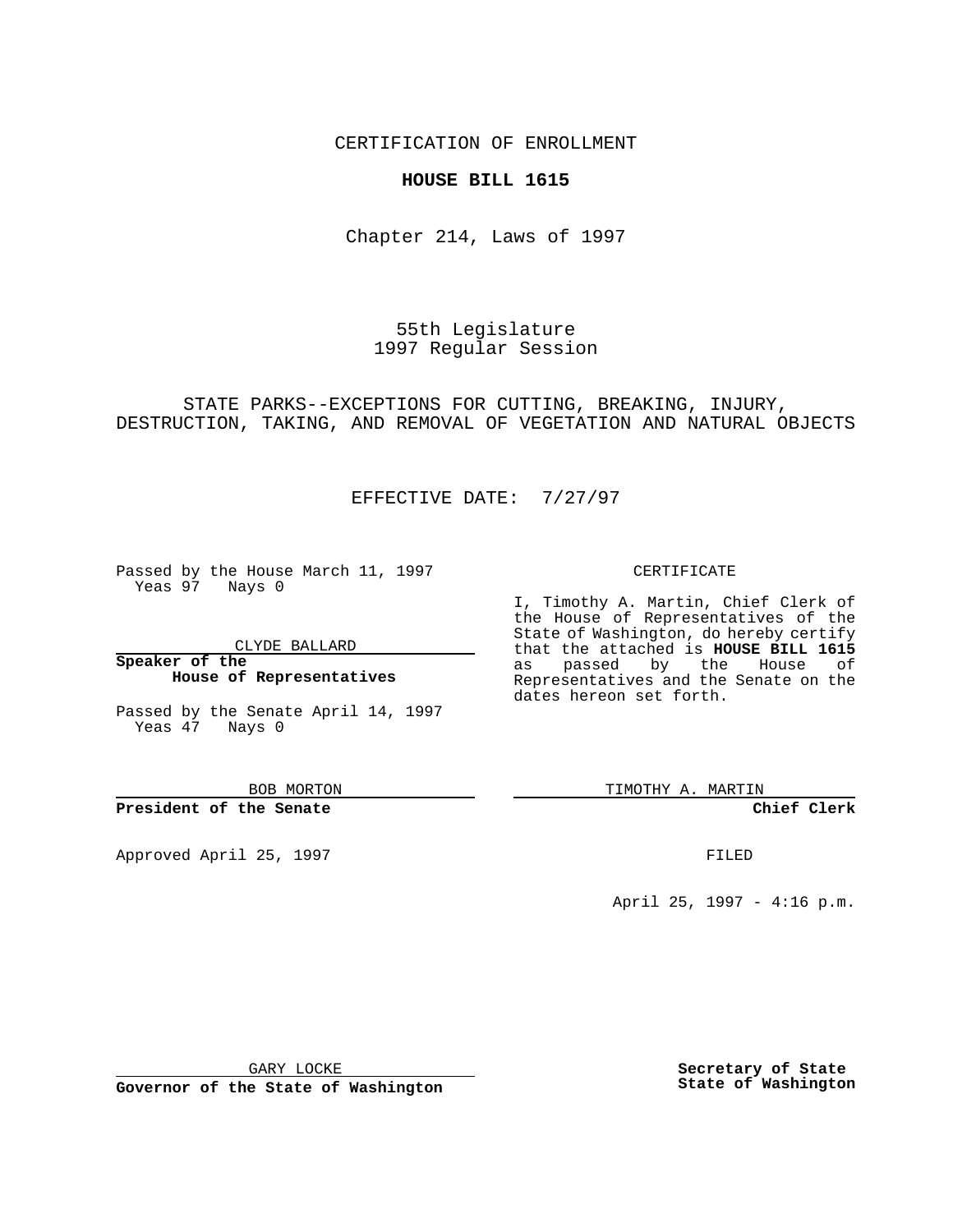## **HOUSE BILL 1615** \_\_\_\_\_\_\_\_\_\_\_\_\_\_\_\_\_\_\_\_\_\_\_\_\_\_\_\_\_\_\_\_\_\_\_\_\_\_\_\_\_\_\_\_\_\_\_

\_\_\_\_\_\_\_\_\_\_\_\_\_\_\_\_\_\_\_\_\_\_\_\_\_\_\_\_\_\_\_\_\_\_\_\_\_\_\_\_\_\_\_\_\_\_\_

Passed Legislature - 1997 Regular Session

## **State of Washington 55th Legislature 1997 Regular Session**

**By** Representatives Alexander, Regala and Sump; by request of Parks and Recreation Commission

Read first time 02/03/97. Referred to Committee on Natural Resources.

1 AN ACT Relating to offenses committed in state parks or parkways; 2 amending RCW 43.51.180; and prescribing penalties.

3 BE IT ENACTED BY THE LEGISLATURE OF THE STATE OF WASHINGTON:

4 **Sec. 1.** RCW 43.51.180 and 1987 c 380 s 15 are each amended to read 5 as follows:

6 Every person who:

7 (1) Cuts, breaks, injures, destroys, takes, or removes any tree, 8 shrub, timber, plant, or natural object in any park or parkway except 9 in accordance with such rules as the commission may prescribe; or

10 (2) Kills, or pursues with intent to kill, any bird or animal in 11 any park or parkway; or

12 (3) Takes any fish from the waters of any park or parkway, except 13 in conformity with such general rules as the commission may prescribe; 14 or

15 (4) Willfully mutilates, injures, defaces, or destroys any 16 guidepost, notice, tablet, fence, inclosure, or work for the protection 17 or ornamentation of any park or parkway; or

18 (5) Lights any fire upon any park or parkway, except in such places 19 as the commission has authorized, or willfully or carelessly permits